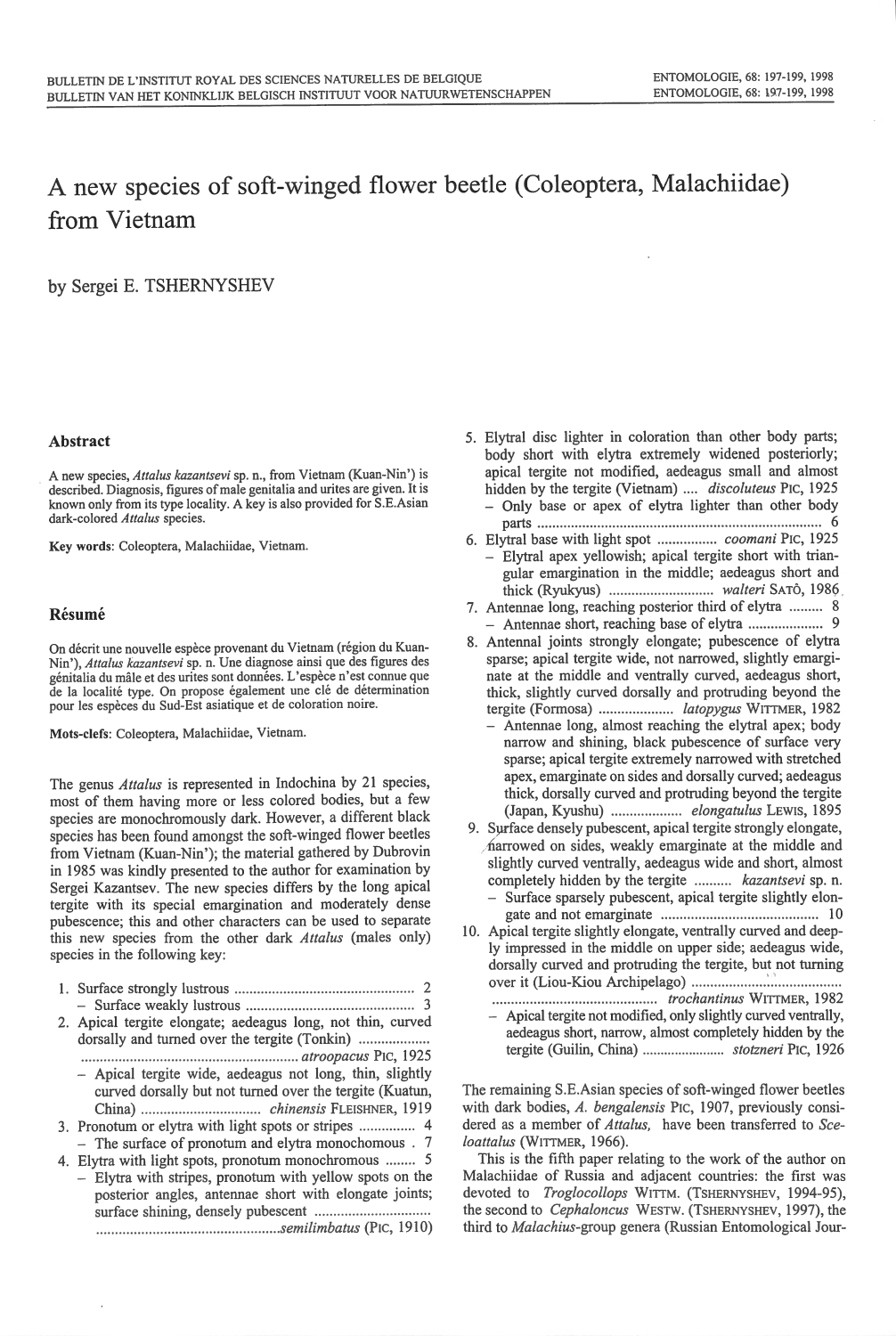

Figs. 1-3. - *Attalus kazantsevi* **sp. n.**, male: 1 - right antenna; 2 - abdomen apex laterally; 3 - abdomen apex ventrally.

nal, 1998, in press), and the fourth to *Hypebaeina* WITTM. (Species Diversity, 1998, in press).

<sup>A</sup>ll specimens are kept in the following museums:

ISNB - Royal Belgian Institute for Natural Science, Brüssel;

NHMB - Naturhistorisches Museum, Basel;

SZMN - Siberian Zoological Museum, Institute of Animal Systematics and Ecology, Siberian Branch of the Russian Academy of Sciences, Novosibirsk.

For description and diagnosis of the species some special male characters have been primarily used: the genitalia and the urites. Once the genitalia had been studied, they were glued using G- 1300 (Yo Yo) glue on label paper and pinned under the specimen.

Îт.

# **Attalus kazantsevi** TSHERNYSHEV, sp. n. (Figs. 1-3)

*Description.* Holotype, male. Head black with the clypeus, base of antenna and labrum lighter. 2<sup>nd</sup>, 3<sup>rd</sup> and 4<sup>th</sup> antennal joints light-brown, the remaining ones dark brown. Pronotum and